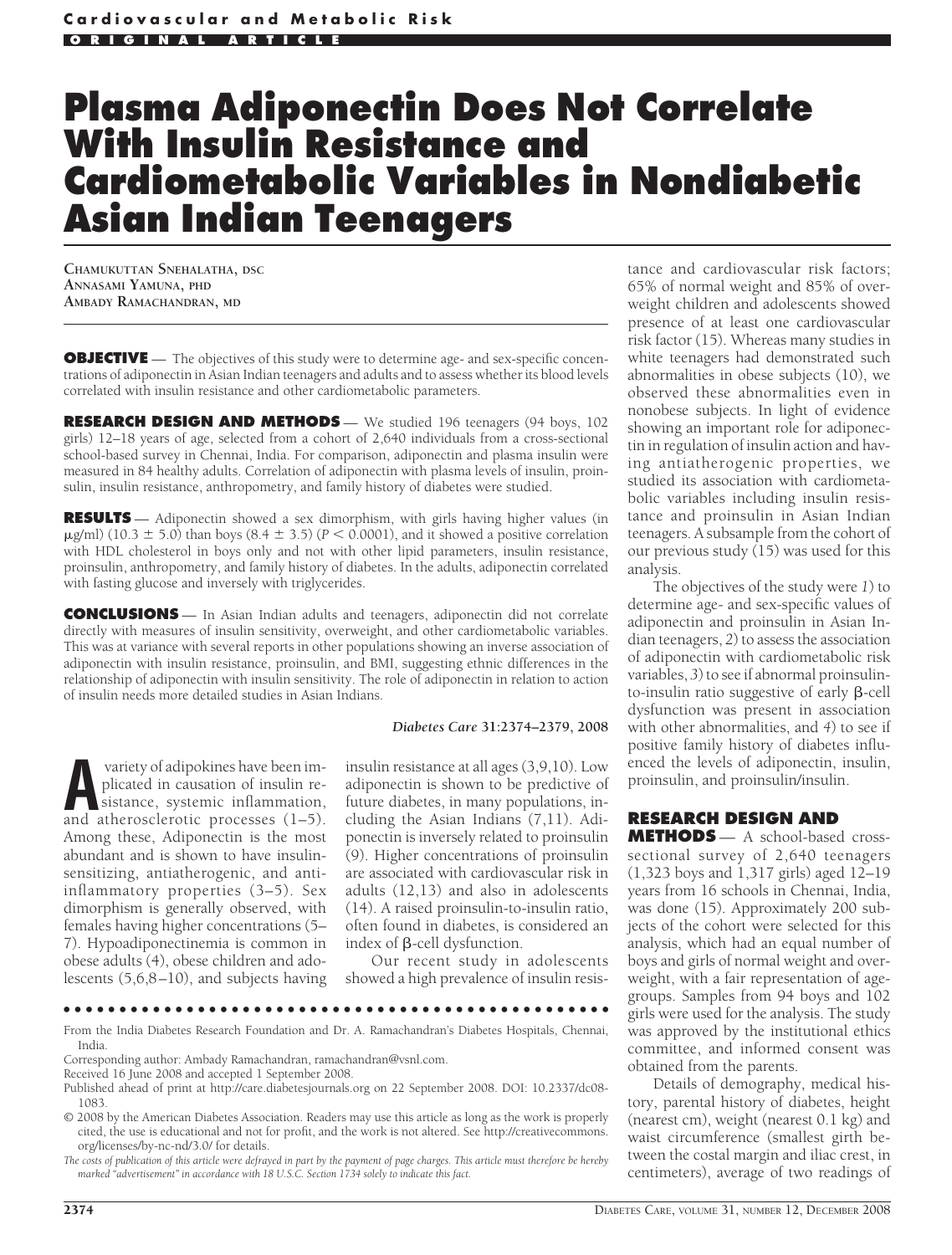#### *Snehalatha, Yamuna, and Ramachandran*

blood pressure, and body fat percentage measured using the Tanita body composition analyzer (Model TBF-300; Tanita, Tokyo, Japan; calibrated to suit Indian population) were recorded.

The day before blood collection, children were instructed by the teachers to come in the fasting state for blood tests. Blood samples were collected between 7:00 and 8:00 A.M., from children of one class per day, numbering 40–50, after ensuring that they were fasting. Samples were brought in ice to the laboratory.

Fasting plasma glucose (glucose– oxidase peroxidase method) and lipid profile (standard enzymatic procedures using Roche Diagnostic reagents, Mannheim, Germany) were estimated using the Hitachi 912 autoanalyzer. Plasma insulin was measured using a radioimmunoassay kit (Diasorin, Saluggia, Italy), which had a sensitivity of 4  $\mu$ U/ml (24 pmol/l), and intra- and interassay coefficients of variations were  $\leq 10\%$ . Insulin resistance was calculated using the homeostasis model assessment for insulin resistance (HOMA-IR). Plasma proinsulin and adiponectin were measured using radioimmunoassay kits provided by Linco Diagnostics (St. Louis, MO). Sensitivity of the kit for proinsulin was 2.0 pmol/l and intra- and interassay variations were  $\leq 7-11\%$ . Plasma samples of adiponectin were diluted 1:200, yielding an effective range of  $0.2-40$   $\mu$ g/ml, with the intra- and interassay variations of  $\leq 7$  and 10%, respectively.

Molar ratio of proinsulin to insulin was calculated. HOMA-IR was considered as the index of insulin sensitivity. Cutoff values were derived for BMI  $(\geq 85$ th percentile), waist circumference ( $>75$ th percentile adjusted for age and sex), and blood pressure (>90th percentile adjusted for age and sex). The cutoff values for triglycerides  $(TG)$  ( $\geq 1.1$ ) mmol/l) and HDL cholesterol  $(<1.3$ mmol/l for girls of all ages and boys aged  $15$  years;  $1.17$  mmol/l for boys aged 15–19 years) were used, as suggested by De Ferranti et al. (16). Normal fasting glucose was taken as  $\leq$  5.6 mmol/l. The 75th percentile of HOMA-IR in normal-weight teenagers without any risk factors was considered the cutoff for normal. The value was  $>3.62$  (15). Cardiometabolic variables studied were blood pressure, plasma cholesterol, TG, HDL cholesterol, fasting plasma glucose, and insulin resistance (HOMA-IR) in subjects dichotomized as overweight and normal, based

on the BMI. Waist circumference was also included as a risk variable.

Occupation of parents, possession of automobiles, and location and type of residence gave a reliable index of the socioeconomic status. Physical activity score was calculated based on sports activities, kilometers walked per day, and mode of transport to school. Activity score ranged from 0 to 7: 0, least physical activity at work and during leisure time; 7, maximum walking/cycling to school and sports activities. Diet score was calculated by adding the frequency per week of intermediate food items such as ice cream, sweets, soft drinks, chocolate, fried foods, and eating out, and daily consumption of calories was calculated by using a 24-h diet recall method. The total score was divided into tertiles.

Adiponectin, proinsulin, insulin, and HOMA-IR were studied in relation to sex, BMI, and family history of diabetes. The parameters were also analyzed in relation to the cardiovascular risk variables.

For comparative purposes, adiponectin and fasting plasma insulin levels in 84 normoglycemic healthy adults (male: female 44:40) with a mean age of 45.6  $\pm$ 5.2 years and BMI of  $26.5 \pm 3.0$  kg/m<sup>2</sup> were also analyzed. These samples were available from a community survey in the city.

## Statistical analysis

Pearson's correlations between the variables were assessed. HOMA-IR values were log-transformed before statistical analysis. Mean and SD or median values are reported. Unpaired *t* test or median test was used for group comparisons. Comparison of levels of adiponectin, proinsulin, proinsulin-to-insulin ratio, and HOMA-IR in the presence of single or multiple cardiovascular abnormalities was done. *P* values ≤0.05 were considered statistically significant.

**RESULTS** — The study group of 196 individuals (94 boys and 102 girls) had a mean  $\pm$  SD age of  $15.5 \pm 1.3$  years, BMI of 23.4  $\pm$  5.5 kg/m<sup>2</sup>, and waist circumference of  $72.3 \pm 13.7$  cm.

Table 1 shows the values of adiponectin, insulin, and proinsulin in the teenagers and adiponectin and insulin values in the adults (proinsulin was estimated in 160 teenagers). Girls had higher values of adiponectin and HOMA-IR. Plasma insulin, HOMA-IR, and proinsulin were higher in overweight teenagers of both sexes, but adiponectin was not influenced

by body weight. The findings in adults related to adiponectin and insulin were similar. Parental history of diabetes did not influence the hormonal levels or insulin resistance in teenagers, but in adults, insulin concentrations were higher with positive family history. Socioeconomic differences showed no influence on the hormonal levels.

Sex dimorphism was seen in adiponectin in the adults also. The value was  $13.4 \pm 7.0$   $\mu$ g/ml in men and  $16.5 \pm 6.3$  $\mu$ g/ml in women ( $P = 0.037$ ).

Table 2 shows correlations of the hormones with cardiometabolic variables. Sex differences were seen in the correlations with some variables. In both sexes, insulin and HOMA-IR significantly correlated with BMI, waist circumference, body fat percentage, blood pressure, TG, and proinsulin. Insulin and adiponectin were not correlated and HOMA-IR showed significant correlation with fasting glucose in both sexes. Inverse correlations with HDL cholesterol were present in girls only. In boys, proinsulin correlated with age, TG, insulin, and HOMA-IR and, in girls, with BMI, waist circumference, blood pressure, TG, HDL cholesterol, insulin, and HOMA-IR. Adiponectin showed a correlation with HDL cholesterol and insulin in boys only.

In adults, adiponectin showed a positive correlation with fasting glucose (*r* 0.237,  $P = 0.012$ ), inverse correlation with TG ( $r = -0.02$ ,  $P = 0.032$ ), and no significant correlation with fasting insulin or HOMA-IR.

As shown in Table 3, adiponectin was not affected by the presence of cardiometabolic abnormalities, while elevated anthropometry, blood pressure, plasma glucose, TG, and lower HDL cholesterol showed an associated increase in insulin and insulin resistance. As the changes were similar in boys and girls, data for the total group are shown. Proinsulin was higher in the presence of overweight or increased waist circumference and with increased plasma glucose. The proinsulin-to-insulin ratio was normal in the presence of abnormalities, except with elevated fasting glucose.

Presence of abnormalities was significantly associated with higher plasma insulin levels and insulin resistance (Table 3). Adiponectin showed no difference with levels of physical activity (low 9.2  $\pm$ 4.3  $\mu$ g/ml and high 10.0  $\pm$  5.0  $\mu$ g/ml;  $P = 0.29$  or with differences in diet habits.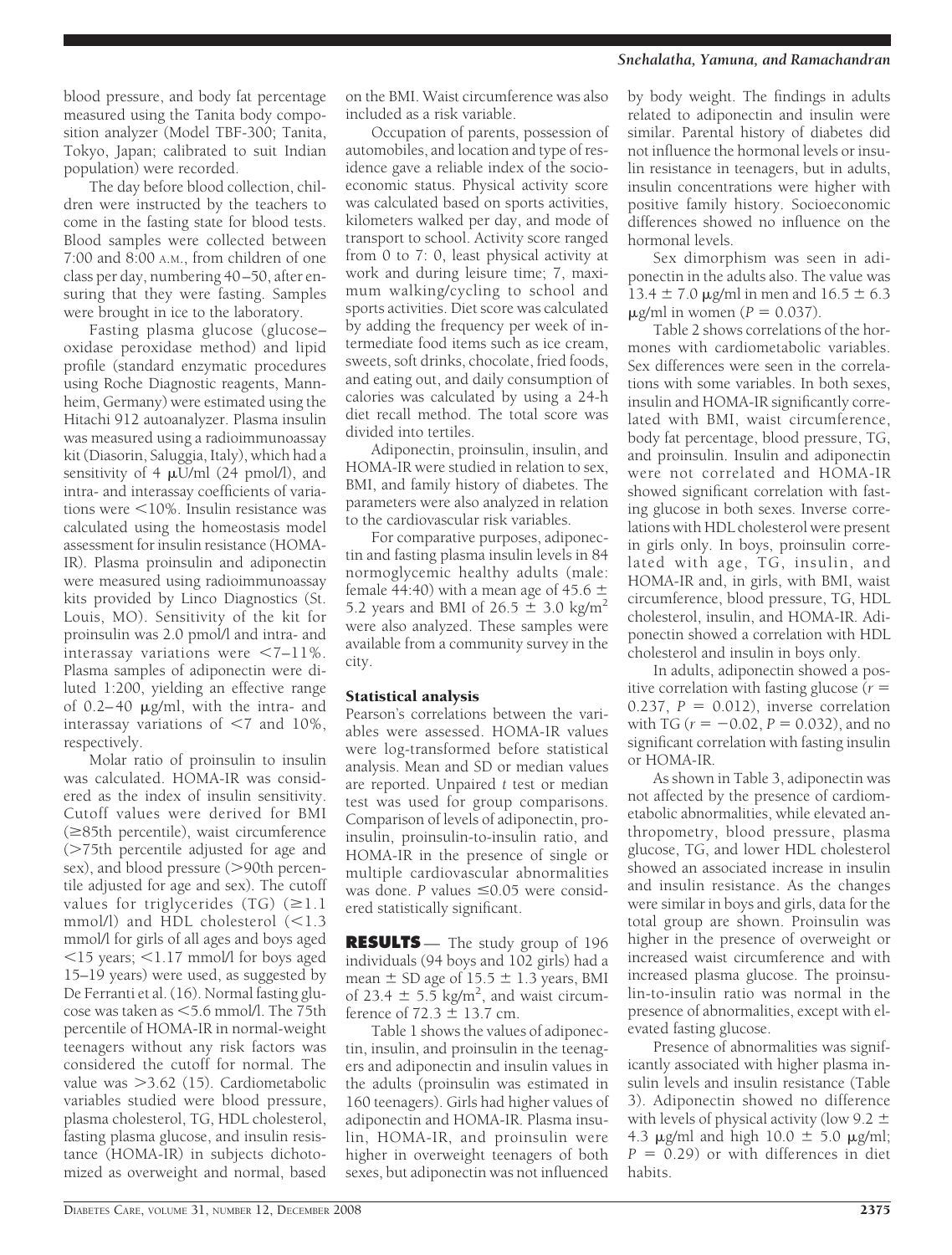# *Plasma adiponectin and insulin resistance*

|                              |     |                |                     | Teenagers                      |             |                                       |                                          |                 |                                 | Adults              |                                 |
|------------------------------|-----|----------------|---------------------|--------------------------------|-------------|---------------------------------------|------------------------------------------|-----------------|---------------------------------|---------------------|---------------------------------|
|                              | n   | Adiponectin    | (pmol/l)<br>Insulin | HOMA-IR                        | n           | Proinsulin<br>$(n = 160)$<br>(pmol/l) | Proinsulin-to-<br>$(n = 160)$<br>insulin | n               | Adiponectin<br>$(\mu g/ml)$     | (pmol/l)<br>Insulin | HOMA-IR                         |
| Total                        | 196 | $9.4 \pm 4.5$  | 80<br>$134 +$       | $+0.1$                         | $\circ$     |                                       | 0.049                                    | 84              | $5.4 \pm 7.9$                   | $96.6 \pm 63.6$     | 2.6<br>$+0.1$                   |
| Male                         | 94  | $8.4 \pm 3.5$  | 73<br>$123 \pm$     | $3.5 +$                        | 76          | 7.9                                   | 0.069                                    | $rac{4}{4}$     | $13.4 \pm 7.0$                  | $99.6 \pm 72.0$     | $4.1 \pm 2.8$                   |
| Female                       | 102 | $10.3 \pm 5.0$ | 85<br>$144 \pm$     | $1.8 +$<br>$+5 +$              | 84          | 6.5                                   | 0.041                                    | $\overline{+}$  | $6.3*$<br>$+1$<br>16.5          | 53.4<br>$93.6 \pm$  | 2.5<br>$+1$<br>3.9              |
| Normal weight                | 87  | $9.0 \pm 4.5$  | 57.8<br>87.7 $\pm$  | 2.0<br>$3.1 +$                 | 62          | 4.6                                   | 0.042                                    | 58              | 6.1<br>$+1$<br>14.8             | 54.0<br>$87.0 +$    | $+1$<br>3.7                     |
| Overweight                   | 109 | $9.7 \pm 4.4$  | 75.38<br>$171.3 +$  | 2.98<br>$+1$<br>6.3            | 98          | 8.38                                  | 0.05                                     | 26              | 9.8<br>$+1$<br>16.0             | $124.6 \pm 66.8$    | $\sum_{i=1}^{n}$<br>$+1$<br>5.0 |
| Male                         |     |                |                     |                                |             |                                       |                                          |                 |                                 |                     |                                 |
| Normal weight                | 4   | $8.0 \pm 3.4$  | 52.0<br>$78.0 +$    | $2.1 +$                        |             |                                       | 0.07                                     | 33              | $15.0 \pm 7.4$                  | $79.8 \pm 43.8$     | $+1$<br>3.4                     |
| Overweight                   | 50  | $8.8 \pm 3.6$  | 65‡<br>$163 \pm$    | $1.6^{\ddagger}$<br>$+1$<br>55 | $rac{4}{4}$ | $9.1\pm$                              | 0.06                                     |                 | 7.3<br>$\frac{1}{2}$<br>14.2    | $141.6 \pm 99.0$    | $3.6+$<br>$+1$<br>5.7           |
| Female                       |     |                |                     |                                |             |                                       |                                          |                 |                                 |                     |                                 |
| Normal weight                | 43  | $10.0 \pm 5.3$ | 62.0<br>$97.0 \pm$  | $3.0 +$                        | 30          | 3.2                                   | 0.025                                    | 25              | 5.9<br>$16.6 \pm$               | $96.0 \pm 64.2$     | 3.0<br>$4.0 +$                  |
| Overweight                   | 59  | $10.5 \pm 4.9$ | 83.0‡<br>$179.0 +$  | $1.5^+$<br>$+1$<br>5.9         | 54          | 7.4‡                                  | 0.047                                    | $\overline{1}$  | $\overline{81}$<br>$+1$<br>15.5 | $147.4 \pm 68.6$ †  | 2.4<br>$+1$<br>5.0              |
| Parental history of diabetes |     |                |                     |                                |             |                                       |                                          |                 |                                 |                     |                                 |
| Negative                     | 106 | $9.6 \pm 4.7$  | 83.0<br>$134.0 =$   | $3.9 \pm 1.9$                  | 81          | 6.4                                   | 0.043                                    | 67              | $14.3 \pm 6.5$                  | $80.2 \pm 41.6$     | 2.8<br>$+1$<br>3.9              |
| Positive                     | 90  | $9.2 \pm 4.2$  | 76.0<br>$134.0 =$   | 2.0<br>$+1$                    | 79          | 7.5                                   | 0.051                                    | $\overline{17}$ | 8.9<br>$+1$<br>16.2             | 135.6 ± 60.8‡       | 3.7<br>$+1$<br>5.2              |

**CONCLUSIONS** — In Asian Indian adolescents, association of adiponectin with insulin sensitivity and cardiometabolic variables varied from reports in other populations. This study had been one among the few reports on the relationship of adiponectin with markers of insulin sensitivity,  $\beta$ -cell function, and cardiovascular risk in native Asian Indian children of peripubertal age. Our previous prospective study in adults showed a predictive role for hypoadiponectinemia for future diabetes (7). This study did not support the hypothesis that adiponectin could possibly be the link for pathological components such as insulin resistance. Insulin resistance and adiponectin were not directly associated either in the youth or in healthy adults. Similarly, a direct link was not seen between adiponectin and cardiometabolic abnormalities present in the teenagers.

Racial differences in adiponectin concentrations had been observed in adults (17) and in adolescents (5,10). Asian Indians were shown to have lower values than their coinhabitants of other races (17,18). We found that Asian Indian teenagers had lower BMI but had lower adiponectin values than their white peers, and the values were similar to African Americans (9). Teenagers had lower values than the adults (7). Sex dimorphism with higher values in females was seen, in agreement with other studies in children and adolescents (5,6). Age-related reduction in adiponectin attributed to hormonal changes and increasing fat mass, occurring in pubertal stage, had been reported (5,8,9). Adiponectin concentrations in Asian Indian teenagers were not age-related, as was reported in a French study (19).

Adiponectin did not correlate with measures of adiposity either in the Indian teenagers or adults, in contrast with many other studies in children (6,8,9) and in adults (4,11,17), which showed an inverse association between these variables. Kettaneh et al. (19) noted that adiponectin correlated with waist circumference and BMI in boys but not in girls. With the degree of obesity being generally low in the teenagers, the influence of true obesity could not be studied.

Indians have a higher body fat percentage for a given BMI than the white populations. In a study of Asian Indian males of 14–18 years, from northern India, inverse correlation of adiponectin with fasting insulin and HOMA-IR was observed, which became insignificant af-

Table 1—Hormonal profile in teenagers, in relation to sex, obesity, and parental history in teenagers and adults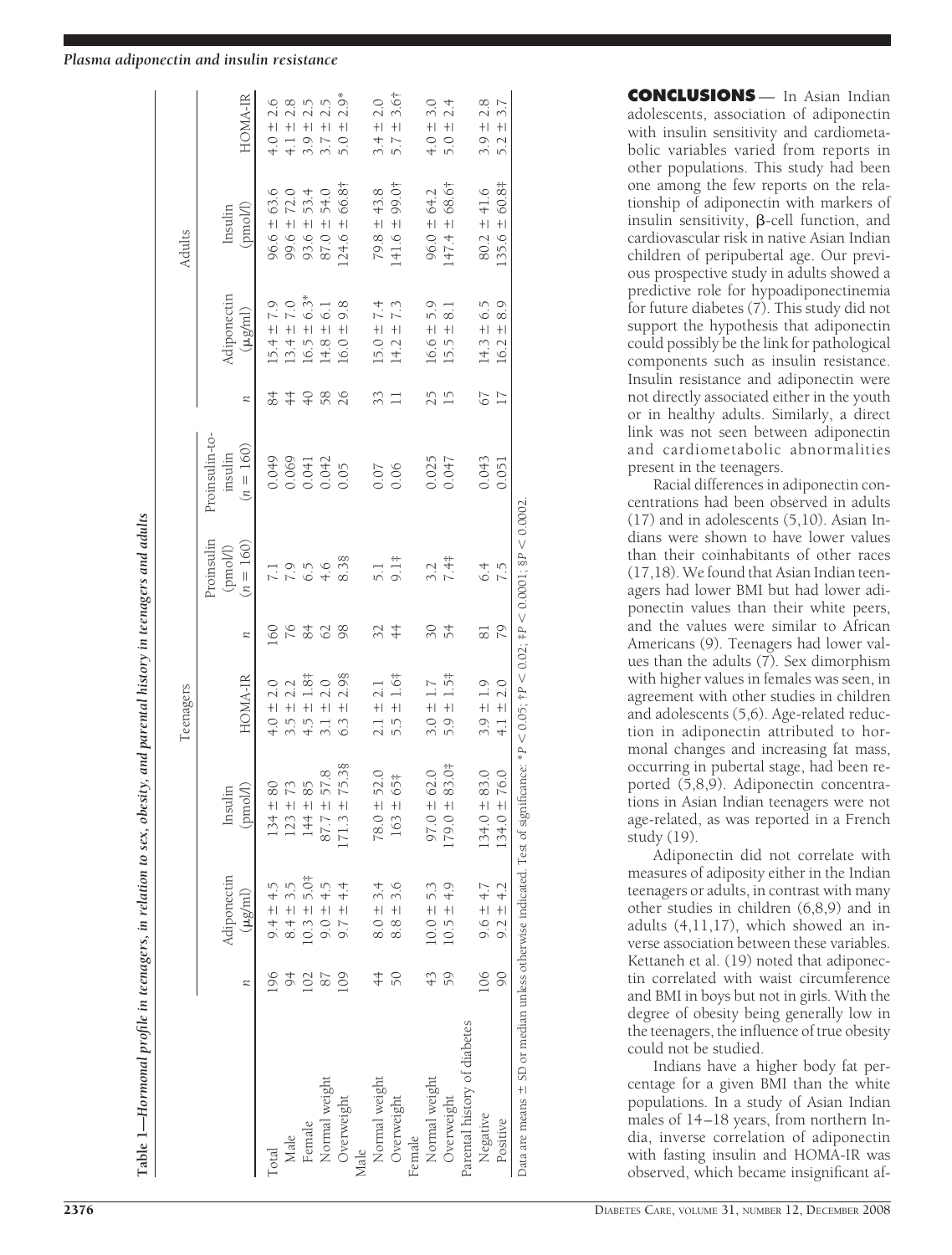|                          | Age                                                                                                                                                                                                                                                                                                                                             | <b>IME</b>                                                                                       | circumference<br><b>Waist</b>                                                                             | Body $\frac{1}{2}$                                                                                     | pressure<br>Systolic<br>blood                                                                              | Diastolic<br>pressure<br>blood                                                                     | ${\rm Fasting}$<br>glucose<br>plasma                                                                                                                                                                                                                                                                          | <b>Cholesterol</b>                                              | Triglycerides | cholesterol Insulin<br><b>TOH</b> |                                                                                                                                                                                      | Insulin | resistance Proinsulin Adiponectin |
|--------------------------|-------------------------------------------------------------------------------------------------------------------------------------------------------------------------------------------------------------------------------------------------------------------------------------------------------------------------------------------------|--------------------------------------------------------------------------------------------------|-----------------------------------------------------------------------------------------------------------|--------------------------------------------------------------------------------------------------------|------------------------------------------------------------------------------------------------------------|----------------------------------------------------------------------------------------------------|---------------------------------------------------------------------------------------------------------------------------------------------------------------------------------------------------------------------------------------------------------------------------------------------------------------|-----------------------------------------------------------------|---------------|-----------------------------------|--------------------------------------------------------------------------------------------------------------------------------------------------------------------------------------|---------|-----------------------------------|
| Total                    |                                                                                                                                                                                                                                                                                                                                                 |                                                                                                  |                                                                                                           |                                                                                                        |                                                                                                            |                                                                                                    |                                                                                                                                                                                                                                                                                                               |                                                                 |               |                                   |                                                                                                                                                                                      |         |                                   |
| $Institn*$               |                                                                                                                                                                                                                                                                                                                                                 |                                                                                                  |                                                                                                           |                                                                                                        |                                                                                                            |                                                                                                    |                                                                                                                                                                                                                                                                                                               |                                                                 |               |                                   |                                                                                                                                                                                      |         |                                   |
|                          | $\begin{array}{r} -0.02 \\ 0.03 \\ 0.03 \\ 0.05 \\ -0.009 \\ -0.009 \\ -0.009 \\ \end{array}$                                                                                                                                                                                                                                                   | 0.58<br>0.66<br>0.66<br>0.78<br>0.78                                                             | 0.44<br>0.0001<br>0.0001<br>0.001<br>0.55<br>0.55<br>0.55<br>0.55                                         | $\begin{array}{l} 0.51 \\ 0.000 \\ 0.000 \\ 0.000 \\ 0.11 \\ 0.11 \\ 0.13 \\ 0.11 \\ 0.13 \end{array}$ | $\begin{array}{c} 0.40 \\ 0.000 \\ 0.000 \\ 0.20 \\ 0.07 \\ 0.77 \\ 0.77 \\ 0.77 \\ \end{array}$           | 0.32<br>0.000<br>0.000<br>0.000<br>0.45<br>0.000                                                   | $\begin{array}{c} 0.000 \\ 0.010 \\ 0.000 \\ 0.000 \\ 0.000 \\ \end{array}$                                                                                                                                                                                                                                   | 0 0 0 0 0 0 0 0 0<br>0 3 3 6 4 7 5 7 7 9 8 9<br>0 3 7 9 7 9 8 9 |               |                                   | $1   1   1 + \frac{36}{4} \frac{36}{20} \frac{36}{20} \frac{36}{20} \frac{36}{20} \frac{36}{20} \frac{36}{20} \frac{36}{20} \frac{36}{20} \frac{36}{20} \frac{36}{20} \frac{36}{20}$ |         |                                   |
| HOMA-IR*                 |                                                                                                                                                                                                                                                                                                                                                 |                                                                                                  |                                                                                                           |                                                                                                        |                                                                                                            |                                                                                                    |                                                                                                                                                                                                                                                                                                               |                                                                 |               |                                   |                                                                                                                                                                                      |         |                                   |
|                          |                                                                                                                                                                                                                                                                                                                                                 |                                                                                                  |                                                                                                           |                                                                                                        |                                                                                                            |                                                                                                    |                                                                                                                                                                                                                                                                                                               |                                                                 |               |                                   |                                                                                                                                                                                      |         |                                   |
| Proinsulin†              |                                                                                                                                                                                                                                                                                                                                                 |                                                                                                  |                                                                                                           |                                                                                                        |                                                                                                            |                                                                                                    |                                                                                                                                                                                                                                                                                                               |                                                                 |               |                                   |                                                                                                                                                                                      |         |                                   |
|                          |                                                                                                                                                                                                                                                                                                                                                 |                                                                                                  |                                                                                                           |                                                                                                        |                                                                                                            |                                                                                                    |                                                                                                                                                                                                                                                                                                               |                                                                 |               |                                   |                                                                                                                                                                                      |         |                                   |
| <b>Adiponectin</b>       |                                                                                                                                                                                                                                                                                                                                                 |                                                                                                  |                                                                                                           |                                                                                                        |                                                                                                            |                                                                                                    |                                                                                                                                                                                                                                                                                                               |                                                                 |               |                                   |                                                                                                                                                                                      |         |                                   |
|                          |                                                                                                                                                                                                                                                                                                                                                 |                                                                                                  |                                                                                                           |                                                                                                        |                                                                                                            |                                                                                                    |                                                                                                                                                                                                                                                                                                               |                                                                 |               |                                   |                                                                                                                                                                                      |         |                                   |
| Boys                     |                                                                                                                                                                                                                                                                                                                                                 |                                                                                                  |                                                                                                           |                                                                                                        |                                                                                                            |                                                                                                    |                                                                                                                                                                                                                                                                                                               |                                                                 |               |                                   |                                                                                                                                                                                      |         |                                   |
| $\mathrm{Inoulin}^*$     | $\begin{array}{r} -0.12 \\ 0.12 \\ 0.03 \\ -0.08 \\ -0.09 \\ -0.09 \\ -0.03 \\ +0.03 \\ +0.03 \\ +0.03 \\ +0.03 \\ +0.03 \\ +0.03 \\ +0.03 \\ +0.03 \\ +0.03 \\ +0.03 \\ +0.03 \\ +0.03 \\ +0.03 \\ +0.03 \\ +0.03 \\ +0.03 \\ +0.03 \\ +0.03 \\ +0.03 \\ +0.03 \\ +0.03 \\ +0.03 \\ +0.03 \\ +0.03 \\ +0.03 \\ +0.03 \\ +0.03 \\ +0.03 \\ +0.$ | $\begin{array}{r}0.34\\0.0001\\0.00001\\0.19\\-0.01\\-0.01\\-0.048\end{array}$                   | $\begin{array}{c} 0.30 \\ 0.002 \\ 0.000 \\ 0.000 \\ -0.03 \\ 0.41 \\ 0.41 \\ 0.41 \\ \hline \end{array}$ | $\begin{array}{c} 0.39 \\ 0.0001 \\ 0.0001 \\ 0.19 \\ 0.04 \\ 0.36 \\ 0.36 \\ \end{array}$             |                                                                                                            | $\begin{array}{c} 0.20 \\ 0.03 \\ 0.031 \\ 0.0031 \\ 0.18 \\ 0.09 \\ 0.19 \end{array}$             |                                                                                                                                                                                                                                                                                                               |                                                                 |               |                                   |                                                                                                                                                                                      |         |                                   |
|                          |                                                                                                                                                                                                                                                                                                                                                 |                                                                                                  |                                                                                                           |                                                                                                        |                                                                                                            |                                                                                                    |                                                                                                                                                                                                                                                                                                               |                                                                 |               |                                   |                                                                                                                                                                                      |         |                                   |
| HOMA-IR*                 |                                                                                                                                                                                                                                                                                                                                                 |                                                                                                  |                                                                                                           |                                                                                                        |                                                                                                            |                                                                                                    |                                                                                                                                                                                                                                                                                                               |                                                                 |               |                                   |                                                                                                                                                                                      |         |                                   |
|                          |                                                                                                                                                                                                                                                                                                                                                 |                                                                                                  |                                                                                                           |                                                                                                        |                                                                                                            |                                                                                                    |                                                                                                                                                                                                                                                                                                               |                                                                 |               |                                   |                                                                                                                                                                                      |         |                                   |
| Proinsulin†              |                                                                                                                                                                                                                                                                                                                                                 |                                                                                                  |                                                                                                           |                                                                                                        |                                                                                                            |                                                                                                    |                                                                                                                                                                                                                                                                                                               |                                                                 |               |                                   |                                                                                                                                                                                      |         |                                   |
|                          |                                                                                                                                                                                                                                                                                                                                                 |                                                                                                  |                                                                                                           |                                                                                                        |                                                                                                            |                                                                                                    |                                                                                                                                                                                                                                                                                                               |                                                                 |               |                                   |                                                                                                                                                                                      |         |                                   |
| Adiponectin'             |                                                                                                                                                                                                                                                                                                                                                 |                                                                                                  |                                                                                                           |                                                                                                        |                                                                                                            |                                                                                                    |                                                                                                                                                                                                                                                                                                               |                                                                 |               |                                   |                                                                                                                                                                                      |         |                                   |
|                          |                                                                                                                                                                                                                                                                                                                                                 |                                                                                                  |                                                                                                           |                                                                                                        |                                                                                                            |                                                                                                    |                                                                                                                                                                                                                                                                                                               |                                                                 |               |                                   |                                                                                                                                                                                      |         |                                   |
| Girls                    |                                                                                                                                                                                                                                                                                                                                                 |                                                                                                  |                                                                                                           |                                                                                                        |                                                                                                            |                                                                                                    |                                                                                                                                                                                                                                                                                                               |                                                                 |               |                                   |                                                                                                                                                                                      |         |                                   |
| $Insumlim*$              | $\begin{array}{r} -0.01 \\ -0.04 \\ -0.04 \\ 0.09 \\ 0.010 \\ -0.007 \\ 0.025 \end{array}$                                                                                                                                                                                                                                                      | $\begin{array}{r} 0.32 \\ 0.000 \\ 0.000 \\ 0.000 \\ 0.000 \\ 0.005 \\ 0.48 \\ 0.48 \end{array}$ | $\begin{array}{c} 0.26 \\ 0.005 \\ 0.002 \\ 0.001 \\ 0.002 \\ 0.002 \\ 0.43 \\ \end{array}$               |                                                                                                        | $\begin{array}{c} 0.33 \\ 0.000 \\ 0.000 \\ 0.000 \\ 0.000 \\ 0.20 \\ 0.20 \\ 0.20 \\ 0.20 \\ \end{array}$ |                                                                                                    | $\begin{array}{r} 0.12 \\ 0.11 \\ 0.29 \\ 0.00 \\ 0.00 \\ 0.00 \\ 0.00 \\ 0.00 \\ 0.00 \\ 0.00 \\ 0.00 \\ 0.00 \\ 0.00 \\ 0.00 \\ 0.00 \\ 0.00 \\ 0.00 \\ 0.00 \\ 0.00 \\ 0.00 \\ 0.00 \\ 0.00 \\ 0.00 \\ 0.00 \\ 0.00 \\ 0.00 \\ 0.00 \\ 0.00 \\ 0.00 \\ 0.00 \\ 0.00 \\ 0.00 \\ 0.00 \\ 0.00 \\ 0.00 \\ 0.$ |                                                                 |               |                                   |                                                                                                                                                                                      |         |                                   |
|                          |                                                                                                                                                                                                                                                                                                                                                 |                                                                                                  |                                                                                                           |                                                                                                        |                                                                                                            |                                                                                                    |                                                                                                                                                                                                                                                                                                               |                                                                 |               |                                   |                                                                                                                                                                                      |         |                                   |
| HOMA-IR*                 |                                                                                                                                                                                                                                                                                                                                                 |                                                                                                  |                                                                                                           |                                                                                                        |                                                                                                            |                                                                                                    |                                                                                                                                                                                                                                                                                                               |                                                                 |               |                                   |                                                                                                                                                                                      |         |                                   |
|                          |                                                                                                                                                                                                                                                                                                                                                 |                                                                                                  |                                                                                                           |                                                                                                        |                                                                                                            |                                                                                                    |                                                                                                                                                                                                                                                                                                               |                                                                 |               |                                   |                                                                                                                                                                                      |         |                                   |
| Proinsulin <sup>†</sup>  |                                                                                                                                                                                                                                                                                                                                                 |                                                                                                  |                                                                                                           |                                                                                                        |                                                                                                            |                                                                                                    |                                                                                                                                                                                                                                                                                                               |                                                                 |               |                                   |                                                                                                                                                                                      |         |                                   |
|                          |                                                                                                                                                                                                                                                                                                                                                 |                                                                                                  |                                                                                                           |                                                                                                        |                                                                                                            |                                                                                                    |                                                                                                                                                                                                                                                                                                               |                                                                 |               |                                   |                                                                                                                                                                                      |         |                                   |
| Adiponectin <sup>*</sup> |                                                                                                                                                                                                                                                                                                                                                 |                                                                                                  |                                                                                                           |                                                                                                        |                                                                                                            | $\begin{array}{c} 0.003 \\ 0.003 \\ 0.0104 \\ 0.0000 \\ 0.0000 \\ 0.0000 \\ 0.0000 \\ \end{array}$ |                                                                                                                                                                                                                                                                                                               |                                                                 |               |                                   |                                                                                                                                                                                      |         |                                   |
|                          |                                                                                                                                                                                                                                                                                                                                                 |                                                                                                  |                                                                                                           |                                                                                                        |                                                                                                            |                                                                                                    |                                                                                                                                                                                                                                                                                                               |                                                                 |               |                                   |                                                                                                                                                                                      |         |                                   |
| $*$ Adiponectin (n =     | 196): Boys:girls                                                                                                                                                                                                                                                                                                                                |                                                                                                  | 94:102. †Proinsulin (n =                                                                                  |                                                                                                        | $160$ : Boys:girls = 76:84                                                                                 |                                                                                                    |                                                                                                                                                                                                                                                                                                               |                                                                 |               |                                   |                                                                                                                                                                                      |         |                                   |

**Table 2—**

*Correlation*

 *of*

 *adiponectin,*

 *insulin,*

 *and*

 *proinsulin*

 *with*

 *anthropometry,*

 *blood*

 *pressure,*

 *glucose,*

 *and lipids*

 *in the teenagers*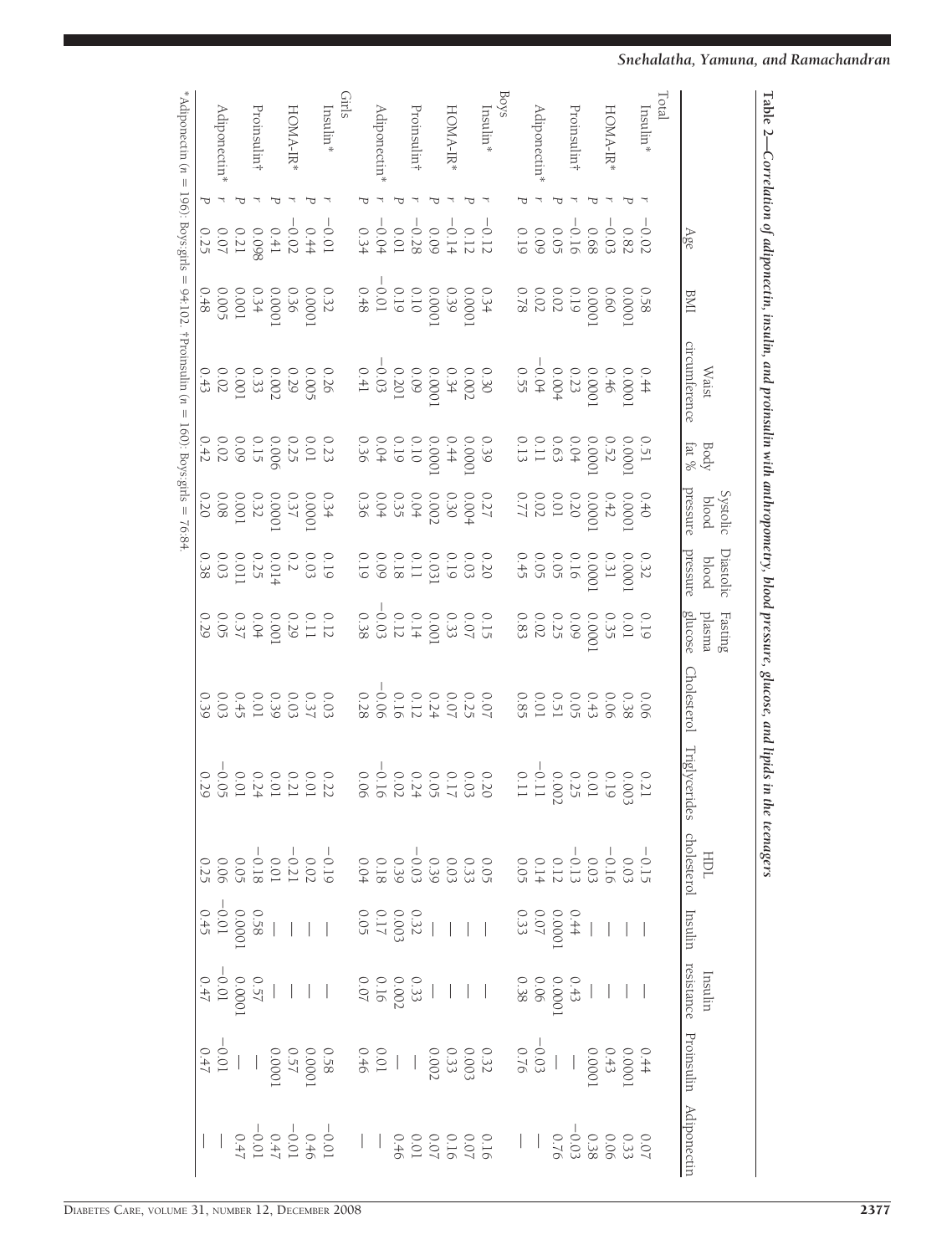## **Table 3—***Hormonal profile in relation to abnormalities in cardiometabolic variables*

|                                 |            |                             | Mean values ( $n = 196$ ) |                   |            | Median values ( $n = 160$ ) |                           |
|---------------------------------|------------|-----------------------------|---------------------------|-------------------|------------|-----------------------------|---------------------------|
|                                 | $n(\%)$    | Adiponectin<br>$(\mu g/ml)$ | Insulin<br>(pmol/l)       | HOMA-IR           | $n(\%)$    | Proinsulin<br>(pmol/l)      | Proinsulin-<br>to-insulin |
| BMI $(kg/m2)$                   |            |                             |                           |                   |            |                             |                           |
| Normal                          | 87 (44.3)  | $9.0 \pm 4.5$               | $87.7 \pm 57.8$           | $3.1 \pm 2.0$     | 62(38.8)   | 4.6                         | 0.042                     |
| Abnormal                        | 109(55.7)  | $9.7 \pm 4.4$               | $171.3 \pm 75.3$ †        | $6.3 \pm 2.9$ †   | 98 (61.2)  | $8.3\dagger$                | 0.05                      |
| Waist circumference (cm)        |            |                             |                           |                   |            |                             |                           |
| Normal                          | 89 (45.4)  | $9.4 \pm 4.7$               | $98.5 \pm 66.2$           | $2.9 \pm 2.0$     | 65(40.1)   | 5.2                         | 0.042                     |
| Abnormal                        | 107(54.6)  | $9.4 \pm 4.3$               | $163.8 \pm 77.9*$         | $5.3 \pm 1.8^*$   | 95(59.9)   | 7.9‡                        | 0.05                      |
| Body fat (%)                    |            |                             |                           |                   |            |                             |                           |
| Normal                          | 102(52.0)  | $9.3 \pm 4.6$               | $102.8 \pm 72.6$          | $2.9 \pm 2.0$     | 76 (47.5)  | 5.7                         | 0.053                     |
| Abnormal                        | 94 (48.0)  | $9.4 \pm 4.3$               | $168.2 \pm 73.0*$         | $5.7 \pm 1.6$ †   | 84 (52.5)  | $7.5\,$                     | 0.047                     |
| Blood pressure (mmHg)           |            |                             |                           |                   |            |                             |                           |
| Normal                          | 161(82.1)  | $9.3 \pm 4.2$               | $120.8 \pm 69.5$          | $3.6 \pm 1.9$     | 133(83.1)  | 6.9                         | 0.051                     |
| Abnormal                        | 35(17.9)   | $9.8 \pm 5.5$               | $195.4 \pm 94.7$ †        | $6.4 \pm 1.9$ †   | 27(16.9)   | 9.1                         | 0.042                     |
| Triglycerides (mmol/l)          |            |                             |                           |                   |            |                             |                           |
| Normal                          | 143(72.0)  | $9.6 \pm 4.7$               | $124.5 \pm 75.1$          | $3.7 \pm 2.0$     | 115(71.9)  | 6.9                         | 0.05                      |
| Abnormal                        | 53 (27.0)  | $8.7 \pm 3.8$               | $160.2 \pm 86.3$          | $4.9 \pm 1.8$     | 45(28.1)   | 8.9                         | 0.05                      |
| Cholesterol (mmol/l)            |            |                             |                           |                   |            |                             |                           |
| Normal                          | 163(83.2)  | $9.5 \pm 4.5$               | $132.4 \pm 79.1$          | $3.9 \pm 2.0$     | 130(81.3)  | 6.6                         | 0.046                     |
| Abnormal                        | 33(16.8)   | $9.0 \pm 4.6$               | $143.0 \pm 63.1$          | $4.4 \pm 2.0$     | 30(18.7)   | 9.3                         | 0.064                     |
| Fasting plasma glucose (mmol/l) |            |                             |                           |                   |            |                             |                           |
| Normal                          | 183 (93.4) | $9.4 \pm 4.5$               | $131.0 \pm 77.5$          | $3.9 \pm 1.9$     | 150 (93.8) | 7.0                         | 0.048                     |
| Abnormal                        | 13(6.6)    | $8.5 \pm 3.9$               | $178.4 \pm 98.1$ #        | $5.4 \pm 3.5$ #   | 10(6.2)    | $12.3*$                     | $0.092*$                  |
| HDL cholesterol (mmol/l)        |            |                             |                           |                   |            |                             |                           |
| Normal                          | 64(32.7)   | $9.5 \pm 4.5$               | $120.0 \pm 79.6$          | $3.5 \pm 1.9$     | 102(63.8)  | 7.2                         | 0.05                      |
| Abnormal                        | 132(67.3)  | $9.5 \pm 4.4$               | $141.0 \pm 79.0$ #        | $4.3 \pm 2.0$ #   | 58 (39.2)  | 7.0                         | 0.043                     |
| Abnormalities                   |            |                             |                           |                   |            |                             |                           |
| None                            | 88 (44.9)  | $9.3 \pm 4.5$               | $112.0 \pm 66.3$          | $4.0 \pm 2.5$     | 70(43.8)   | 7.1                         | 0.054                     |
| 1                               | 80(40.1)   | $9.4 \pm 4.5$               | $134.2 \pm 79.68$         | $4.9 \pm 3.08$    | 66(41.3)   | 6.4                         | 0.042                     |
| $\geq$ 2                        | 28 (14.3)  | $9.0 \pm 3.8$               | $176.6 \pm 91.9$          | $6.6 \pm 3.5$   9 | 24(15.0)   | 9.0                         | 0.051                     |

Data are means  $\pm$  SD or median unless otherwise indicated. \**P* < 0.0001; †*P* < 0.001; ‡*P* < 0.05; §*P* < 0.05 vs. none;  $|P$  < 0.0001 vs. none;  $P$  < 0.02 vs. 1.

ter correcting for BMI and body fat percentage (20).

Among other cardiometabolic variables, adiponectin correlated positively with HDL cholesterol only in boys, an association that had been reported in different populations  $(5,9,10,18,19)$ . Low adiponectin values in South Asians are considered to be consistent with the low HDL cholesterol levels in the population (17).

Whereas a number of studies in children showed negative association of insulin resistance and adiponectin independent of adiposity (9,10), some others failed to do so  $(6, 19)$ . The former studies had a large proportion of obese subjects. Punthakee et al. (6) found a strong interaction between BMI *z* score and adiponectin on insulin concentration. Plasma adiponectin did not show an association with insulin and insulin resistance in the teenagers or adults, in contrast to the observations in other populations (4). Recently, a comparative

analysis of South Asian and Caucasian women in the U.S. showed findings similar to ours indicating ethnic differences in the relationship of adiponectin and insulin sensitivity (21). South Asian women had lower adiponectin than the Caucasian counterparts. However, insulinresistant status was not associated with lower adiponectin in South Asians, in contrast to the Caucasian women. Both the total and high molecular form of adiponectin were low in South Asian women irrespective of the degree of insulin sensitivity  $(21)$ .

Insulin resistance increased with increasing number of cardiometabolic abnormalities, with no corresponding change in adiponectin, proving insulin resistance and adiponectin were not correlated. Studies in white children and adolescents (9) found adiponectin to be the possible key molecule linked to components of the metabolic syndrome. These studies were also done in obese subjects. Kantartzis et al. (22) noted that

adiponectin correlated significantly with insulin sensitivity in glucose-tolerant obese subjects. Such a mechanism may be operative in Asian Indians.

The concentration of proinsulin in the teenagers (median 7.1 pmol/l) was similar to the mean value reported by us in normoglycemic adults in another study  $(7.0 \pm 0.52 \text{ pmol/l})$  (23). In the teenagers and in the adults, proinsulin concentrations increased with overweight and elevated fasting glucose. In the teenagers, parallel elevations in proinsulin and insulin, with a normal proinsulin-to-insulin ratio, indicated that there was no defect in processing of the proinsulin molecule.

Lack of correlation of adiponectin with proinsulin and proinsulin-to-insulin ratio in our study was in contrast to a report in white adolescents showing a suppressive effect of adiponectin on proinsulin  $(9)$ .

Presence of family history of diabetes did not alter adiponectin secretion in Asian Indians. This was also shown by